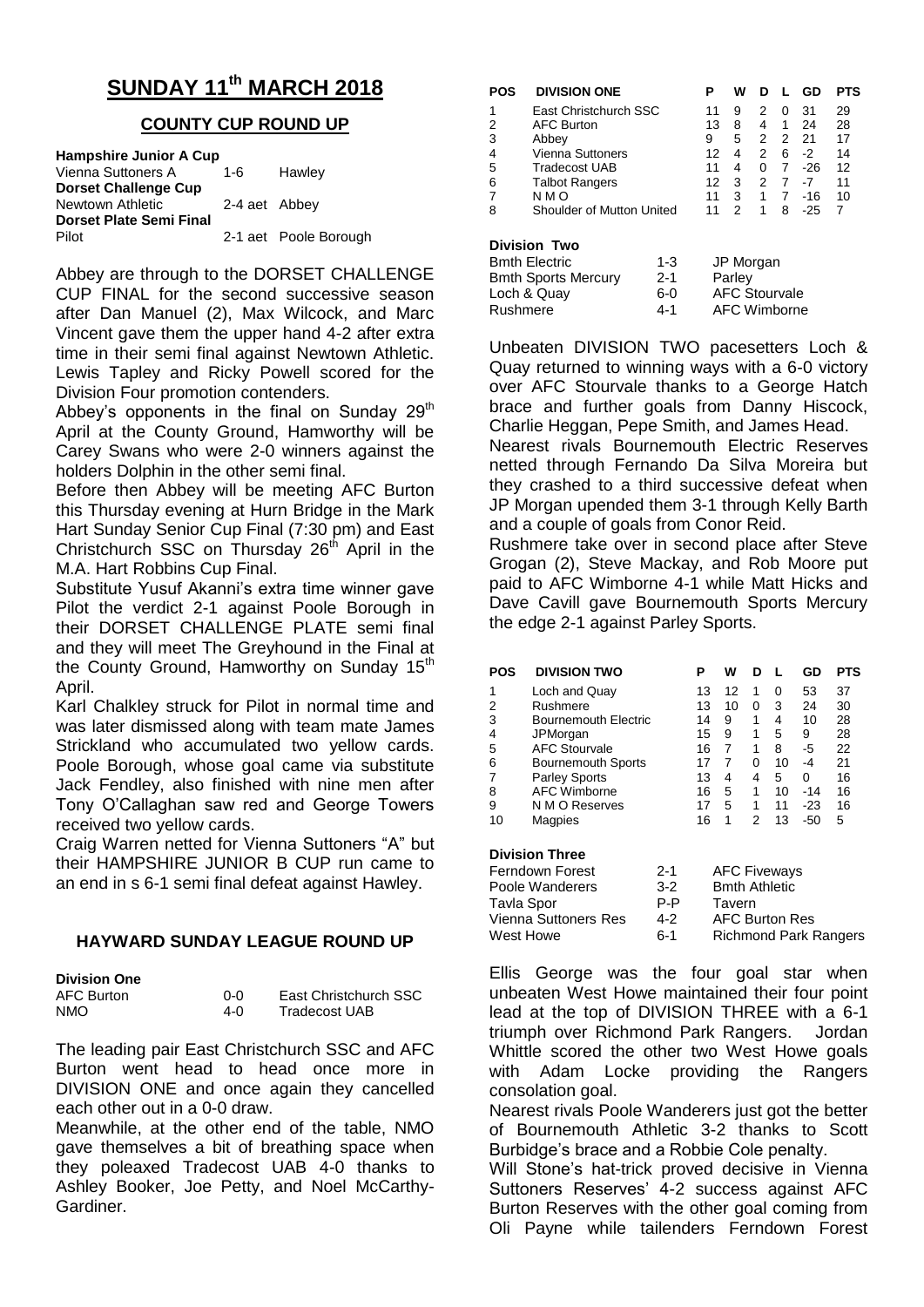shaded it 2-1 against AFC Fiveways thanks to Oli Sommerfelt and Craig Noye.



*Poole Wanderers v Bournemouth Athletic*



*Athletic eqaulise….*



*Poole Wanderers denied by great save.*



| POS | <b>DIVISION THREE</b>            | P  | w  |   |    | GD    | PTS |
|-----|----------------------------------|----|----|---|----|-------|-----|
|     | West Howe                        | 15 | 11 | 4 | 0  | 29    | 37  |
| 2   | Poole Wanderers                  |    | 11 | 0 | 6  | -4    | 33  |
| 3   | Tavla Spor                       | 10 |    | 3 | 0  | 44    | 24  |
| 4   | <b>Vienna Suttoners Reserves</b> | 14 | 7  | 1 | 6  | 6     | 22  |
| 5   | <b>AFC Fiveways First</b>        | 15 | 6  | 3 | 6  | 12    | 21  |
| 6   | <b>Richmond Park Rangers</b>     | 16 | 6  | 2 | 8  | $-13$ | 20  |
|     | Bournemouth Athletic             | 10 | 4  | 1 | 5  | -4    | 13  |
| 8   | AFC Burton Res)                  | 16 | 4  | 1 | 11 | $-14$ | 13  |
| 9   | Tavern                           | 14 | 3  | 2 | 9  | -25   | 11  |
| 10  | <b>Ferndown Forest</b>           | 13 | 2  | 1 | 10 | -31   |     |



*West Howe v Richmond Park Rangers…*